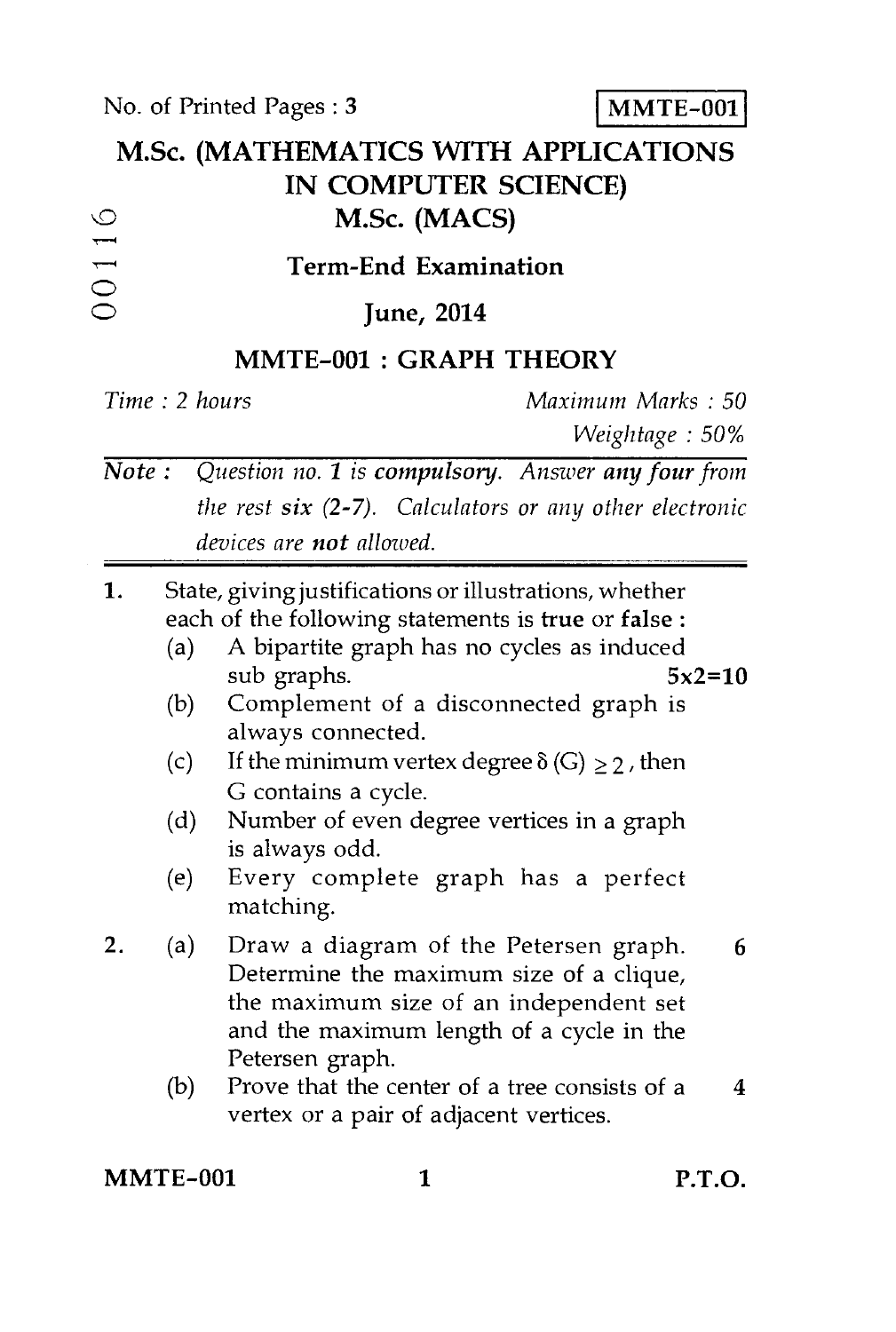- 3. (a) Prove that a connected graph G is Eulerian if all its vertices are of even degree. 6
	- (b) Prove that every n-vertex graph with at least  $4$ n edges contains a cycle.
- 4. (a) If G is a simple n-vertex graph with 6  $\delta(G) \geq \frac{n-1}{2}$ , prove that G is connected. Is the converse true ? Justify your answer.
	- (b) Draw a cubic graph G for which  $\kappa(G) = 1$  4 and  $\kappa'(G) = 2$ . Justify your answer.
- 5. (a) Find a minimal spanning tree in the 4 following graph using Prim's Algorithm :



- (b) State and prove Hall's Marriage theorem. 6
- 6. (a) Describe the Greedy Algorithm for Graph 2 Colouring.
	- (b) Use the Greedy Algorithm to find a proper  $4$ colouring of vertices in the Petersen graph.
	- (c) Define Hamiltonian closure of a graph  $G = 4$ and prove that Hamiltonian closure of a graph is well-defined.